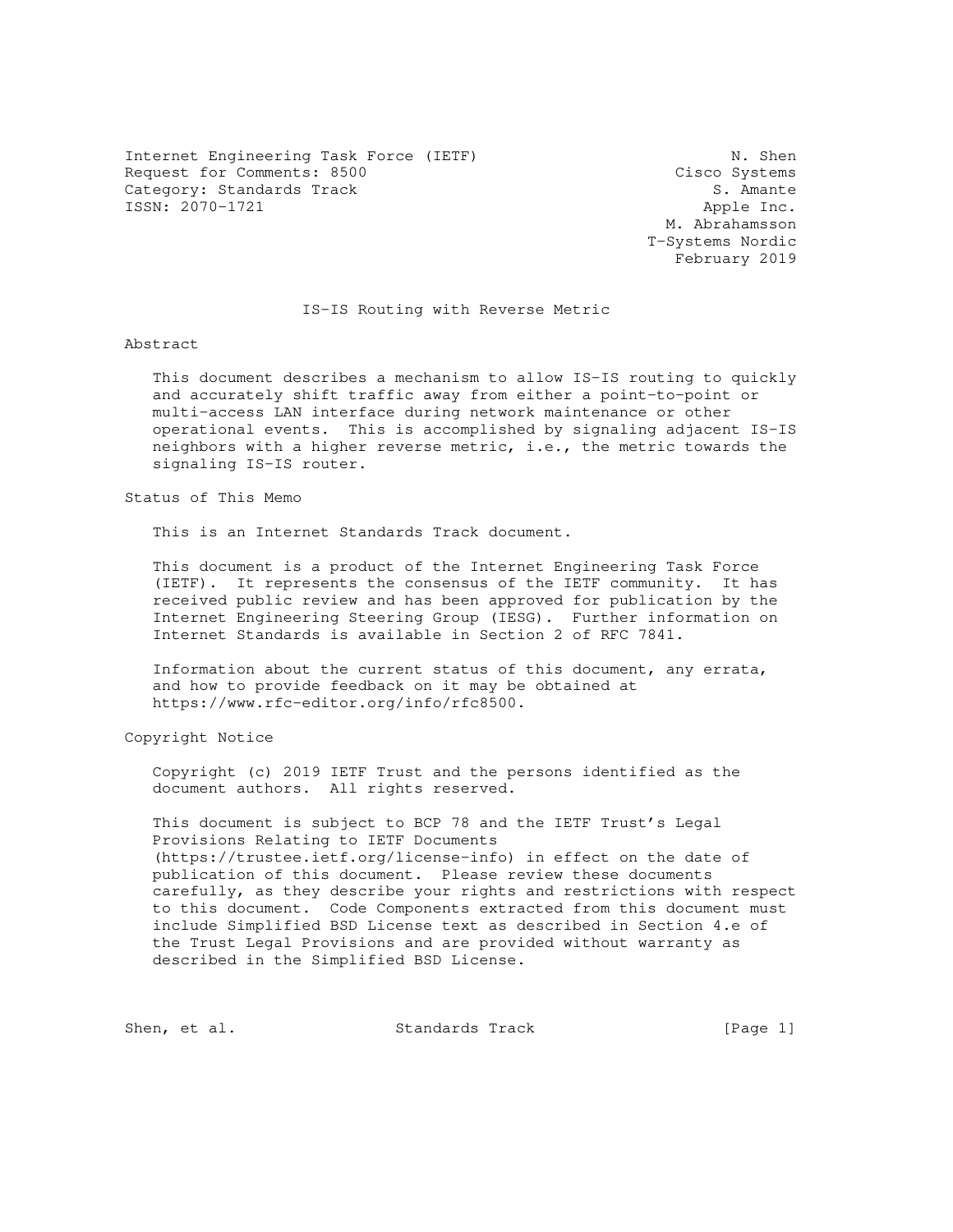Table of Contents

| 1 <sup>1</sup><br>Introduction<br>$\mathbf{r}$ , $\mathbf{r}$ , $\mathbf{r}$ , $\mathbf{r}$<br>. | 2  |
|--------------------------------------------------------------------------------------------------|----|
| Node and Link Isolation<br>1.1.                                                                  | 2  |
| 1.2.<br>Distributed Forwarding Planes                                                            | 3  |
| Spine-Leaf Applications<br>1.3.                                                                  | 3  |
| LDP IGP Synchronization<br>1.4.                                                                  | 3  |
| IS-IS Reverse Metric<br>1.5.                                                                     | 3  |
| Specification of Requirements<br>1.6.                                                            | 4  |
| 2. IS-IS Reverse Metric TLV                                                                      | 4  |
| 3.                                                                                               | 6  |
| Processing Changes to Default Metric<br>3.1.                                                     | 6  |
| Multi-Topology IS-IS Support on Point-to-Point Links<br>3.2.                                     | 7  |
| 3.3. Multi-access LAN Procedures                                                                 | 7  |
| 3.4. LDP/IGP Synchronization on LANs                                                             | 8  |
| 3.5. Operational Guidelines                                                                      | 9  |
|                                                                                                  | 10 |
| 5.                                                                                               | 10 |
| 6.                                                                                               | 10 |
| Normative References<br>6.1.                                                                     | 10 |
| 6.2. Informative References                                                                      | 11 |
| Appendix A. Node Isolation Challenges                                                            | 13 |
| Appendix B. Link Isolation Challenges                                                            | 13 |
|                                                                                                  | 15 |
| Contributors                                                                                     | 15 |
| Authors' Addresses                                                                               | 15 |

#### 1. Introduction

 The IS-IS [ISO10589] routing protocol has been widely used in Internet Service Provider IP/MPLS networks. Operational experience with the protocol combined with ever increasing requirements for lossless operations have demonstrated some operational issues. This document describes the issues and a mechanism for mitigating them.

 This document defines the IS-IS "Reverse Metric" mechanism that allows an IS-IS node to send a Reverse Metric TLV through the IS-IS Hello (IIH) PDU to the neighbor or pseudonode to adjust the routing metric on the inbound direction.

1.1. Node and Link Isolation

 The IS-IS routing mechanism has the overload bit, which can be used by operators to perform disruptive maintenance on the router. But in many operational maintenance cases, it is not necessary to divert all the traffic away from this node. It is necessary to avoid only a single link during the maintenance. More detailed descriptions of the challenges can be found in Appendices A and B of this document.

Shen, et al. Standards Track [Page 2]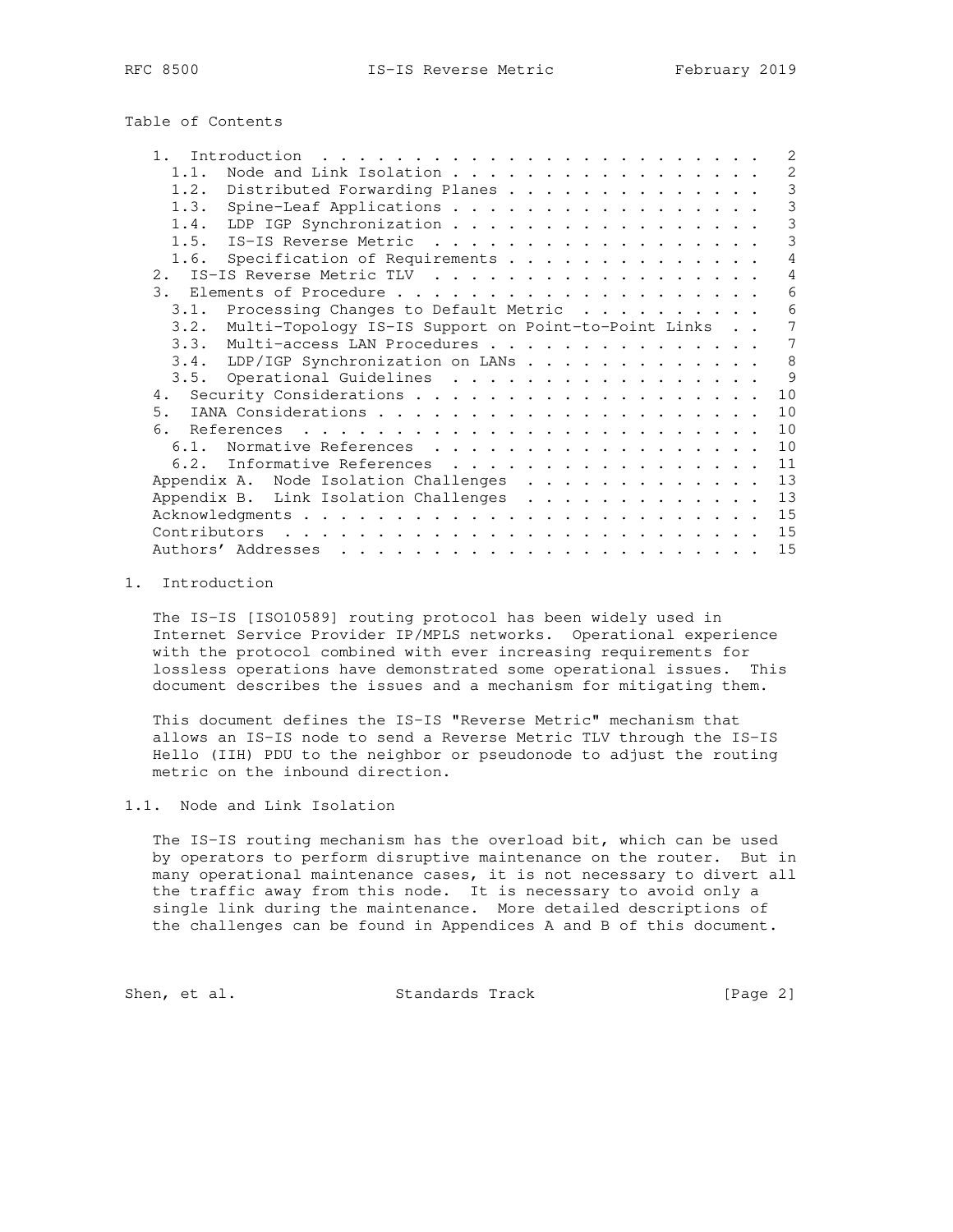## 1.2. Distributed Forwarding Planes

 In a distributed forwarding platform, different forwarding line cards may have interfaces and IS-IS connections to neighbor routers. If one of the line card's software resets, it may take some time for the forwarding entries to be fully populated on the line card, in particular if the router is a PE (Provider Edge) router in an ISP's MPLS VPN. An IS-IS adjacency may be established with a neighbor router long before the entire BGP VPN prefixes are downloaded to the forwarding table. It is important to signal to the adjacent IS-IS routers to raise metric values and not to use the corresponding IS-IS adjacency inbound to this router if possible. Temporarily signaling the 'Reverse Metric' over this link to discourage the traffic via the corresponding line card will help to reduce the traffic loss in the network. In the meantime, the remote PE routers will select a different set of PE routers for the BGP best path calculation or use a different link towards the same PE router on which a line card is resetting.

# 1.3. Spine-Leaf Applications

 In the IS-IS Spine-Leaf extension [IS-IS-SL-EXT], the leaf nodes will perform equal-cost or unequal-cost load sharing towards all the spine nodes. In certain operational cases, for instance, when one of the backbone links on a spine node is congested, a spine node can push a higher metric towards the connected leaf nodes to reduce the transit traffic through the corresponding spine node or link.

1.4. LDP IGP Synchronization

 In [RFC5443], a mechanism is described to achieve LDP IGP synchronization by using the maximum link metric value on the interface. But in the case of a new IS-IS node joining the broadcast network (LAN), it is not optimal to change all the nodes on the LAN to the maximum link metric value, as described in [RFC6138]. In this case, the Reverse Metric can be used to discourage both outbound and inbound traffic without affecting the traffic of other IS-IS nodes on the LAN.

#### 1.5. IS-IS Reverse Metric

 This document uses the routing protocol itself as the transport mechanism to allow one IS-IS router to advertise a "reverse metric" in an IS-IS Hello (IIH) PDU to an adjacent node on a point-to-point or multi-access LAN link. This would allow the provisioning to be performed only on a single node, setting a "reverse metric" on a link and having traffic bidirectionally shift away from that link gracefully to alternate viable paths.

Shen, et al. Standards Track [Page 3]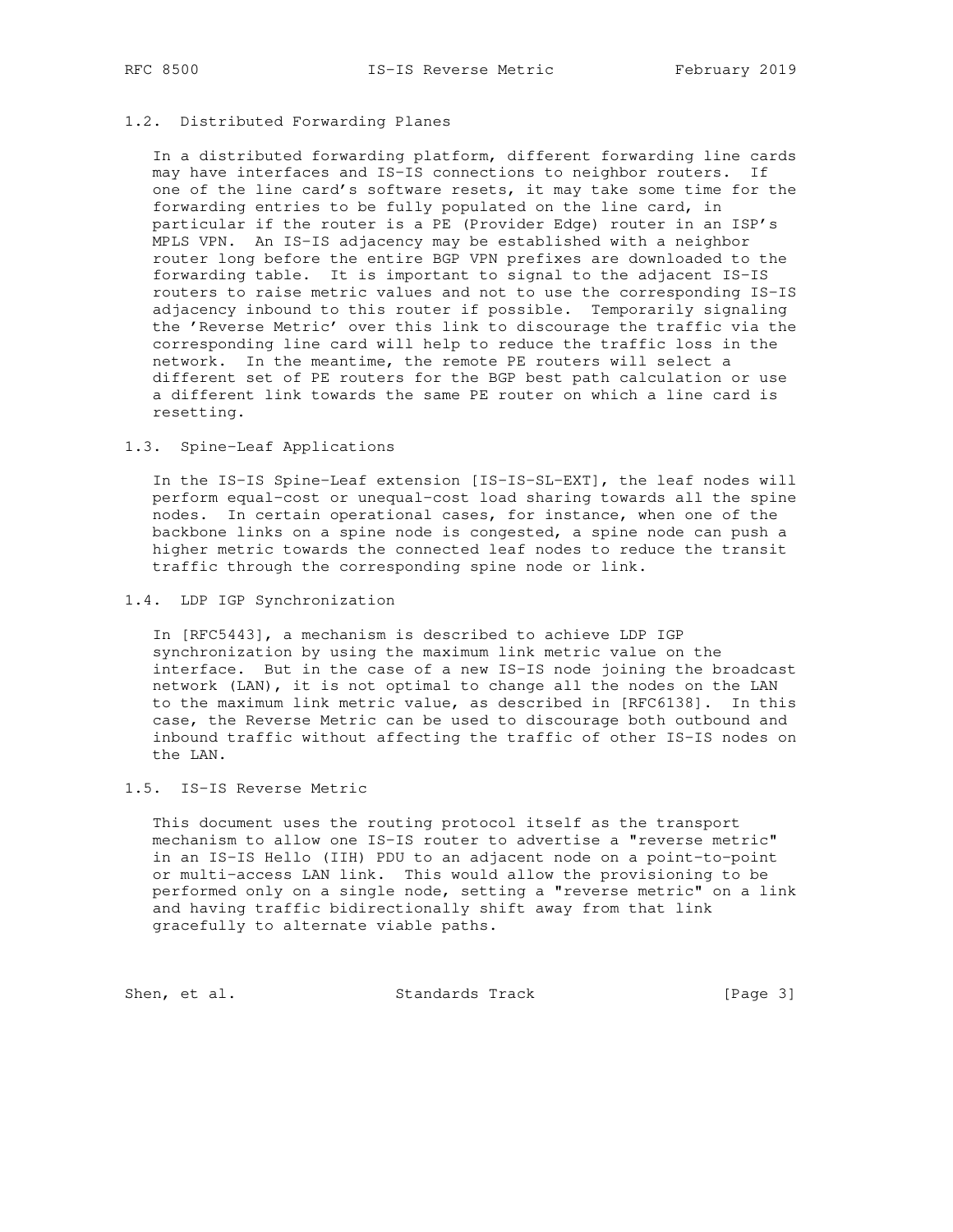This Reverse Metric mechanism is used for both point-to-point and multi-access LAN links. Unlike the point-to-point links, the IS-IS protocol currently does not have a way to influence the traffic towards a particular node on LAN links. This mechanism provides IS-IS routing with the capability of altering traffic in both directions on either a point-to-point link or a multi-access link of an IS-IS node.

 The metric value in the Reverse Metric TLV and the Traffic Engineering metric in the sub-TLV being advertised are offsets or relative metrics to be added to the existing local link and Traffic Engineering metric values of the receiver; the accumulated metric value is bounded as described in Section 2.

1.6. Specification of Requirements

 The key words "MUST", "MUST NOT", "REQUIRED", "SHALL", "SHALL NOT", "SHOULD", "SHOULD NOT", "RECOMMENDED", "NOT RECOMMENDED", "MAY", and "OPTIONAL" in this document are to be interpreted as described in BCP 14 [RFC2119] [RFC8174] when, and only when, they appear in all capitals, as shown here.

2. IS-IS Reverse Metric TLV

 The Reverse Metric TLV is a new TLV to be used inside an IS-IS Hello PDU. This TLV is used to support the IS-IS Reverse Metric mechanism that allows a "reverse metric" to be sent to the IS-IS neighbor.

| 0 1 2 3 4 5 6 7 8 9 0 1 2 3 4 5 6 7 8 9 0 1 2 3 4 5 6 7 8 9 0 1 |      |        |  |  |  |  |             |  |  |        |  |  |             |  |  |  |  |        |  |  |  |  |  |  |  |                  |
|-----------------------------------------------------------------|------|--------|--|--|--|--|-------------|--|--|--------|--|--|-------------|--|--|--|--|--------|--|--|--|--|--|--|--|------------------|
|                                                                 |      |        |  |  |  |  |             |  |  |        |  |  |             |  |  |  |  |        |  |  |  |  |  |  |  |                  |
|                                                                 | Type |        |  |  |  |  |             |  |  | Length |  |  | Flags       |  |  |  |  | Metric |  |  |  |  |  |  |  |                  |
|                                                                 |      |        |  |  |  |  |             |  |  |        |  |  |             |  |  |  |  |        |  |  |  |  |  |  |  |                  |
|                                                                 |      | Metric |  |  |  |  | (Continued) |  |  |        |  |  | sub-TLV Len |  |  |  |  |        |  |  |  |  |  |  |  | Optional sub-TLV |
|                                                                 |      |        |  |  |  |  |             |  |  |        |  |  |             |  |  |  |  |        |  |  |  |  |  |  |  |                  |

## Figure 1: Reverse Metric TLV

 The Value part of the Reverse Metric TLV is composed of a 3 octet field containing an IS-IS Metric value, a 1 octet field of Flags, and a 1 octet Reverse Metric sub-TLV length field representing the length of a variable number of sub-TLVs. If the "sub-TLV Len" is non-zero, then the Value field MUST also contain one or more sub-TLVs.

 The Reverse Metric TLV MAY be present in any IS-IS Hello PDU. A sender MUST only transmit a single Reverse Metric TLV in an IS-IS Hello PDU. If a received IS-IS Hello PDU contains more than one

Shen, et al. Standards Track [Page 4]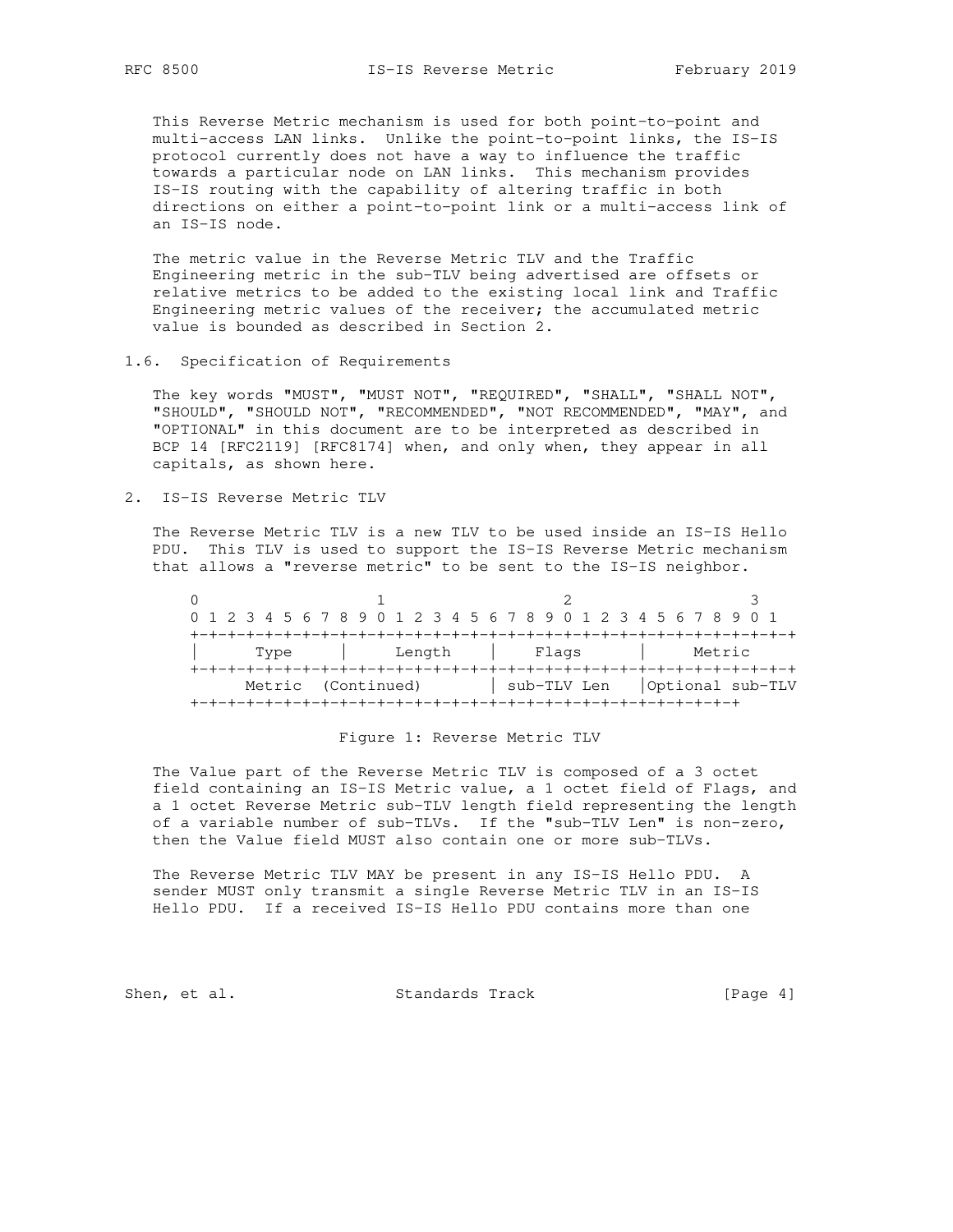Reverse Metric TLV, an implementation MUST ignore all the Reverse Metric TLVs.

```
 TYPE: 16
LENGTH: variable (5 - 255 octets)
 VALUE:
   Flags (1 octet)
```
 Metric (3 octets) sub-TLV length (1 octet) sub-TLV data  $(0 - 250 \text{ octets})$ 

 0 1 2 3 4 5 6 7 +-+-+-+-+-+-+-+-+ | Reserved |U|W| +-+-+-+-+-+-+-+-+

Figure 2: Flags

 The Metric field contains a 24-bit unsigned integer. This value is a metric offset that a neighbor SHOULD add to the existing configured Default Metric for the IS-IS link [ISO10589]. Refer to "Elements of Procedure" in Section 3 of this document for details on how an IS-IS router should process the Metric field in a Reverse Metric TLV.

 The Metric field, in the Reverse Metric TLV, is a "reverse offset metric" that will either be in the range of  $0 - 63$  when a "narrow" IS-IS metric is used (IS Neighbors TLV / Pseudonode LSP) [RFC1195] or in the range of  $0 - (2^24 - 2)$  when a "wide" Traffic Engineering metric value is used (Extended IS Reachability TLV) [RFC5305] [RFC5817]. As described below, when the U bit is set, the accumulated value of the wide metric is in the range of  $0 - (2^24 - 1)$ , with the  $(2^24 - 1)$  metric value as non-reachable in IS-IS routing. The IS-IS metric value of  $(2^224 - 2)$  serves as the link of last resort.

There are currently only two Flag bits defined.

 W bit (0x01): The "Whole LAN" bit is only used in the context of multi-access LANs. When a Reverse Metric TLV is transmitted from a node to the Designated Intermediate System (DIS), if the "Whole LAN" bit is set (1), then a DIS SHOULD add the received Metric value in the Reverse Metric TLV to each node's existing Default Metric in the Pseudonode LSP. If the "Whole LAN" bit is not set (0), then a DIS SHOULD add the received Metric value in the Reverse Metric TLV to the existing "default metric" in the Pseudonode LSP for the single node from whom the Reverse Metric TLV was received. Please refer to "Multi-access LAN Procedures", in Section 3.3, for additional

Shen, et al. Standards Track [Page 5]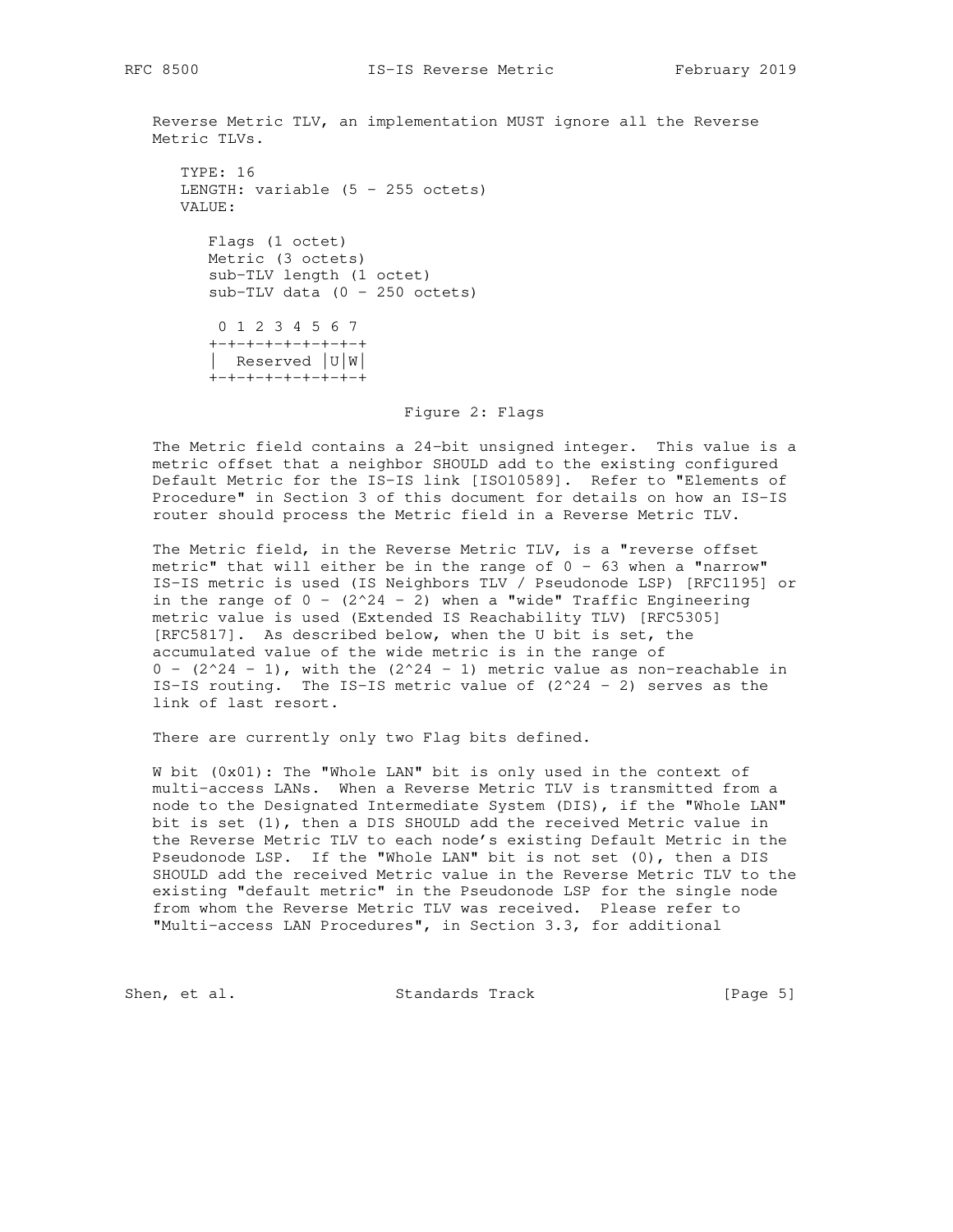details. The W bit MUST be clear when a Reverse Metric TLV is transmitted in an IIH PDU on a point-to-point link and MUST be ignored when received on a point-to-point link.

 U bit (0x02): The "Unreachable" bit specifies that the metric calculated by the addition of the reverse metric to the "default metric" is limited to the maximum value of  $(2^24-1)$ . This "U" bit applies to both the default metric in the Extended IS Reachability TLV and the Traffic Engineering Default Metric sub-TLV of the link. This is only relevant to the IS-IS "wide" metric mode.

 The Reserved bits of Flags field MUST be set to zero and MUST be ignored when received.

 The Reverse Metric TLV MAY include sub-TLVs when an IS-IS router wishes to signal additional information to its neighbor. In this document, the Reverse Metric Traffic Engineering Metric sub-TLV, with Type 18, is defined. This Traffic Engineering Metric contains a 24-bit unsigned integer. This sub-TLV is optional; if it appears more than once, then the entire Reverse Metric TLV MUST be ignored. Upon receiving this Traffic Engineering METRIC sub-TLV in a Reverse Metric TLV, a node SHOULD add the received Traffic Engineering Metric offset value to its existing configured Traffic Engineering Default Metric within its Extended IS Reachability TLV. The use of other sub-TLVs is outside the scope of this document. The "sub-TLV Len" value MUST be set to zero when an IS-IS router does not have Traffic Engineering sub-TLVs that it wishes to send to its IS-IS neighbor.

3. Elements of Procedure

3.1. Processing Changes to Default Metric

 It is important to use the same IS-IS metric type on both ends of the link and in the entire IS-IS area or level. On the receiving side of the 'reverse-metric' TLV, the accumulated value of the configured metric and the reverse-metric needs to be limited to 63 in "narrow" metric mode and to  $(2^24 - 2)$  in "wide" metric mode. This applies to both the Default Metric of Extended IS Reachability TLV and the Traffic Engineering Default Metric sub-TLV in LSP or Pseudonode LSP for the "wide" metric mode case. If the "U" bit is present in the flags, the accumulated metric value is to be limited to  $(2^224 - 1)$  for both the normal link metric and Traffic Engineering metric in IS-IS "wide" metric mode.

 If an IS-IS router is configured to originate a Traffic Engineering Default Metric sub-TLV for a link but receives a Reverse Metric TLV from its neighbor that does not contain a Traffic Engineering Default

Shen, et al. Standards Track [Page 6]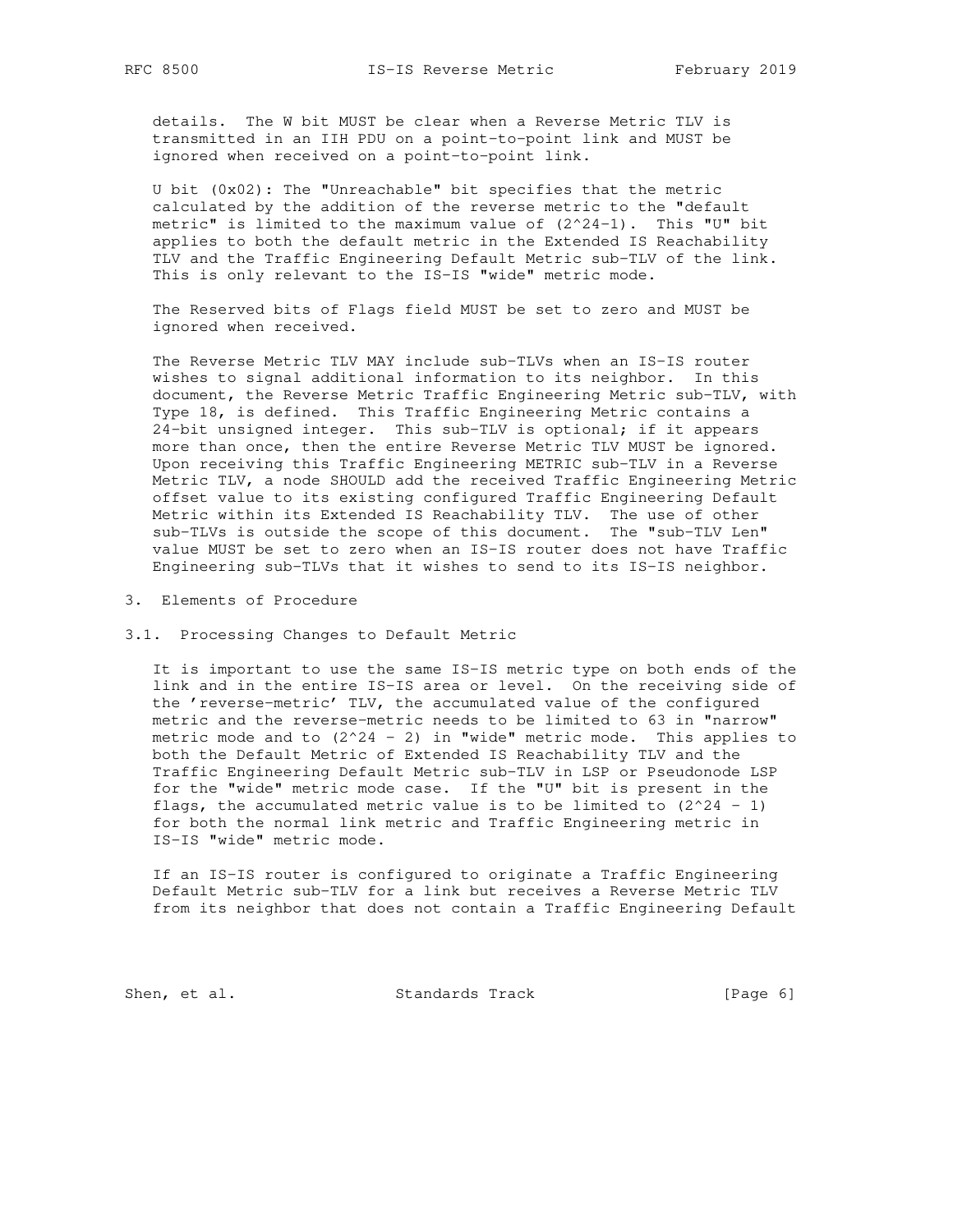Metric sub-TLV, then the IS-IS router MUST NOT change the value of its Traffic Engineering Default Metric sub-TLV for that link.

#### 3.2. Multi-Topology IS-IS Support on Point-to-Point Links

 The Reverse Metric TLV is applicable to Multi-topology IS-IS (M-ISIS) [RFC5120]. On point-to-point links, if an IS-IS router is configured for M-ISIS, it MUST send only a single Reverse Metric TLV in IIH PDUs toward its neighbor(s) on the designated link. When an M-ISIS router receives a Reverse Metric TLV, it MUST add the received Metric value to its Default Metric of the link in all Extended IS Reachability TLVs for all topologies. If an M-ISIS router receives a Reverse Metric TLV with a Traffic Engineering Default Metric sub-TLV, then the M-ISIS router MUST add the received Traffic Engineering Default Metric value to each of its Default Metric sub-TLVs in all of its MT Intermediate Systems TLVs. If an M-ISIS router is configured to advertise Traffic Engineering Default Metric sub-TLVs for one or more topologies but does not receive a Traffic Engineering Default Metric sub-TLV in a Reverse Metric TLV, then the M-ISIS router MUST NOT change the value in each of the Traffic Engineering Default Metric sub-TLVs for all topologies.

## 3.3. Multi-access LAN Procedures

 On a Multi-access LAN, only the DIS SHOULD act upon information contained in a received Reverse Metric TLV. All non-DIS nodes MUST silently ignore a received Reverse Metric TLV. The decision process of the routers on the LAN MUST follow the procedure in Section 7.2.8.2 of [ISO10589], and use the "Two-way connectivity check" during the topology and route calculation.

 The Reverse Metric Traffic Engineering sub-TLV also applies to the DIS. If a DIS is configured to apply Traffic Engineering over a link and it receives Traffic Engineering Metric sub-TLV in a Reverse Metric TLV, it should update the Traffic Engineering Default Metric sub-TLV value of the corresponding Extended IS Reachability TLV or insert a new one if not present.

 In the case of multi-access LANs, the "W" Flags bit is used to signal from a non-DIS to the DIS whether or not to change the metric and, optionally, Traffic Engineering parameters for all nodes in the Pseudonode LSP or solely the node on the LAN originating the Reverse Metric TLV.

 A non-DIS node, e.g., Router B, attached to a multi-access LAN will send the DIS a Reverse Metric TLV with the W bit clear when Router B wishes the DIS to add the Metric value to the Default Metric contained in the Pseudonode LSP specific to just Router B. Other

Shen, et al. Standards Track [Page 7]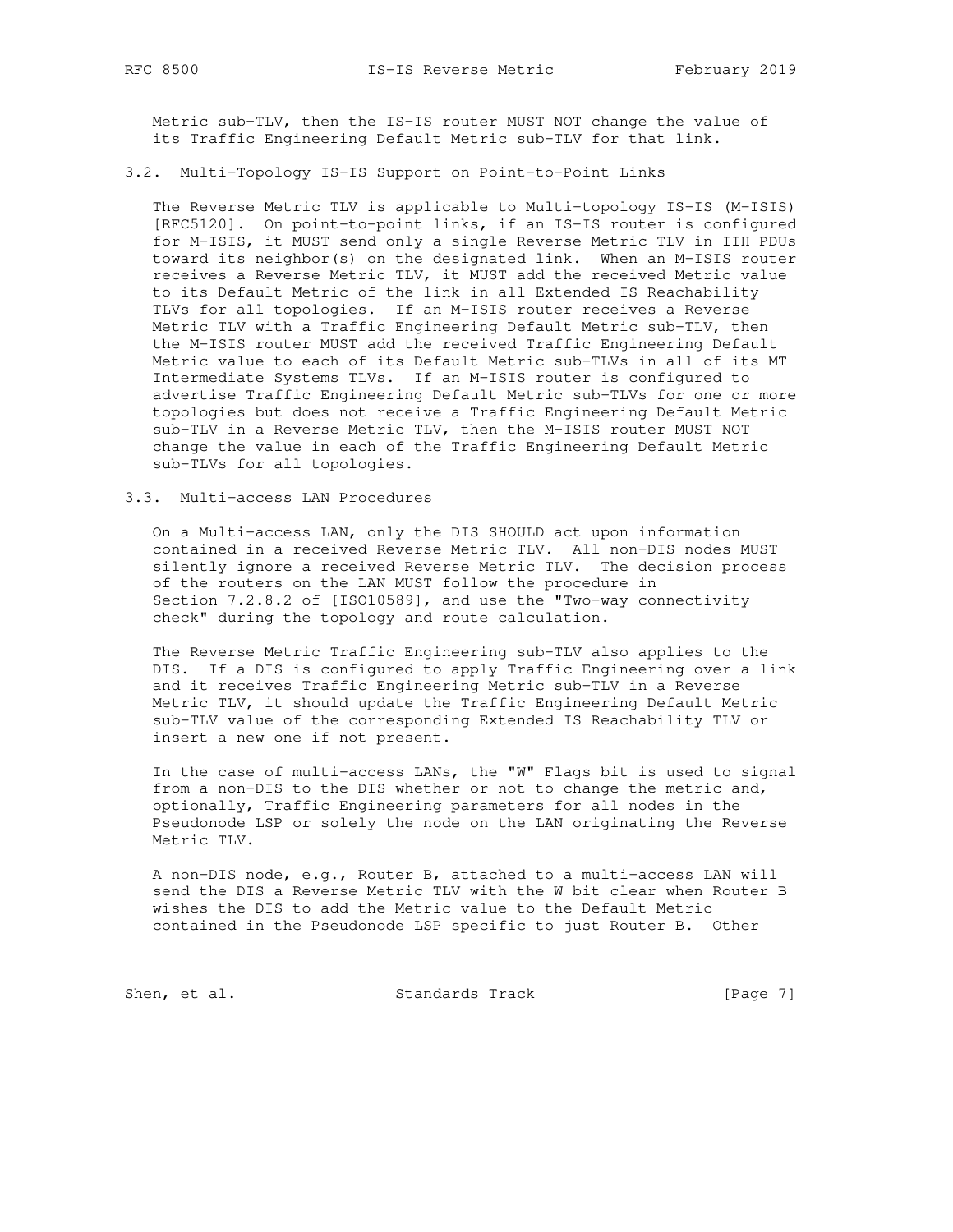non-DIS nodes, e.g., Routers C and D, may simultaneously send a Reverse Metric TLV with the W bit clear to request the DIS to add their own Metric value to their Default Metric contained in the Pseudonode LSP.

 As long as at least one IS-IS node on the LAN sending the signal to DIS with the W bit set, the DIS would add the metric value in the Reverse Metric TLV to all neighbor adjacencies in the Pseudonode LSP, regardless if some of the nodes on the LAN advertise the Reverse Metric TLV without the W bit set. The DIS MUST use the reverse metric of the highest source MAC address Non-DIS advertising the Reverse Metric TLV with the W bit set.

 Local provisioning on the DIS to adjust the Default Metric(s) is another way to insert Reverse Metric in the Pseudonode LSP towards an IS-IS node on a LAN. In the case where a Reverse Metric TLV is also used in the IS-IS Hello PDU of the node, the local provisioning MUST take precedence over received Reverse Metric TLVs. For instance, local policy on the DIS may be provisioned to ignore the W bit signaling on a LAN.

 Multi-topology IS-IS [RFC5120] specifies there is no change to construction of the Pseudonode LSP regardless of the Multi-topology (MT) capabilities of a multi-access LAN. If any MT capable node on the LAN advertises the Reverse Metric TLV to the DIS, the DIS should update, as appropriate, the Default Metric contained in the Pseudonode LSP. If the DIS updates the Default Metric and floods a new Pseudonode LSP, those default metric values will be applied to all topologies during Multi-topology Shortest Path First calculations.

#### 3.4. LDP/IGP Synchronization on LANs

 As described in [RFC6138], when a new IS-IS node joins a broadcast network, it is unnecessary and sometimes even harmful for all IS-IS nodes on the LAN to advertise the maximum link metric. [RFC6138] proposes a solution to have the new node not advertise its adjacency towards the pseudonode when it is not in a "cut-edge" position.

 With the introduction of Reverse Metric in this document, a simpler alternative solution to the above mentioned problem can be used. The Reverse Metric allows the new node on the LAN to advertise its inbound metric value to be the maximum, and this puts the link of this new node in the last resort position without impacting the other IS-IS nodes on the same LAN.

Shen, et al. Standards Track [Page 8]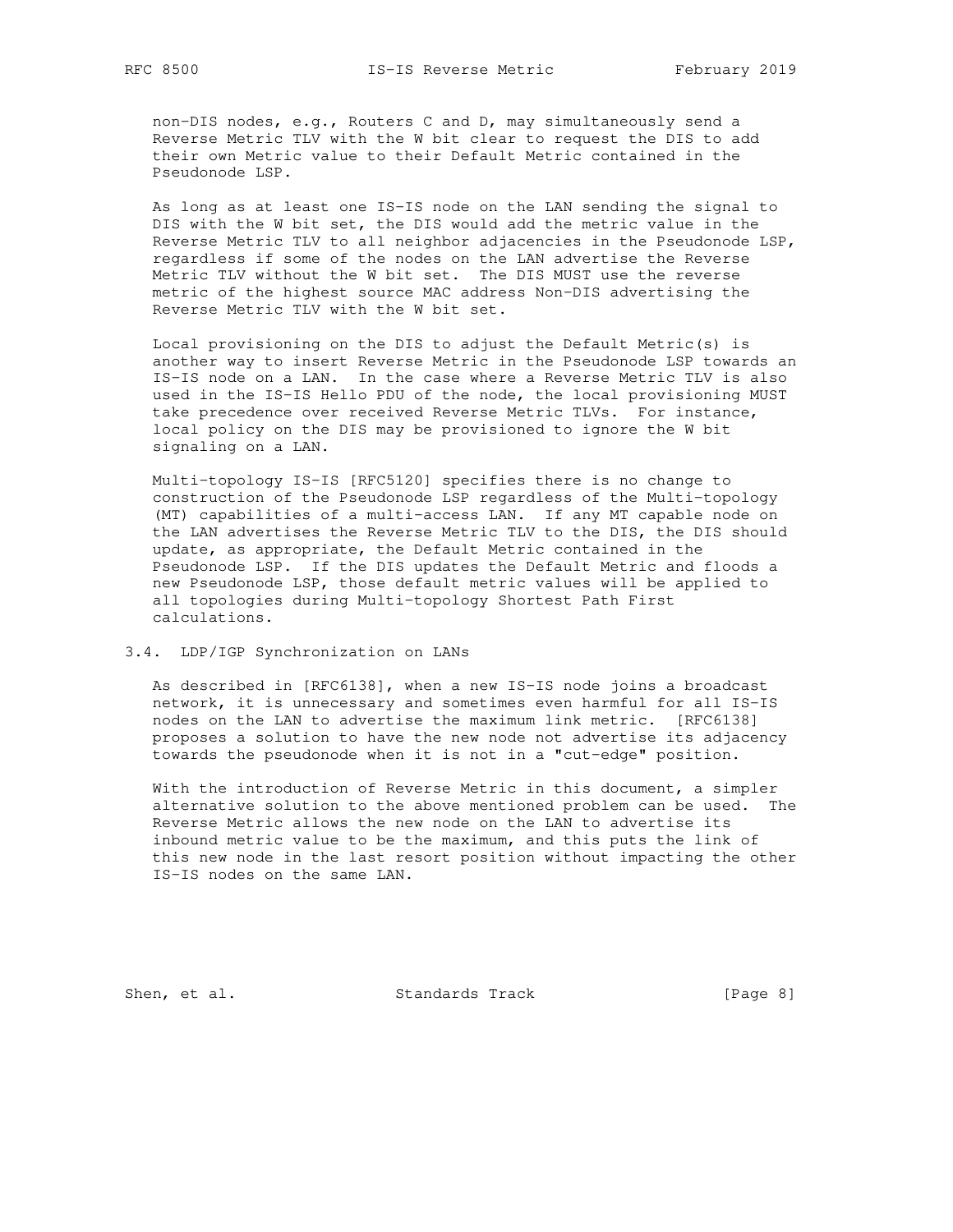Specifically, when IS-IS adjacencies are being established by the new node on the LAN, besides setting the maximum link metric value  $(2^24 - 2)$  on the interface of the LAN for LDP IGP synchronization as described in [RFC5443], it SHOULD advertise the maximum metric offset value in the Reverse Metric TLV in its IIH PDU sent on the LAN. It SHOULD continue this advertisement until it completes all the LDP label binding exchanges with all the neighbors over this LAN, either by receiving the LDP End-of-LIB [RFC5919] for all the sessions or by exceeding the provisioned timeout value for the node LDP/IGP synchronization.

## 3.5. Operational Guidelines

 For the use case in Section 1.1, a router SHOULD limit the period of advertising a Reverse Metric TLV towards a neighbor only for the duration of a network maintenance window.

 The use of a Reverse Metric does not alter IS-IS metric parameters stored in a router's persistent provisioning database.

 If routers that receive a Reverse Metric TLV send a syslog message or SNMP trap, this will assist in rapidly identifying the node in the network that is advertising an IS-IS metric or Traffic Engineering parameters different from that which is configured locally on the device.

When the link Traffic Engineering metric is raised to  $(2^24 - 1)$  [RFC5817], either due to the Reverse Metric mechanism or by explicit user configuration, this SHOULD immediately trigger the CSPF (Constrained Shortest Path First) recalculation to move the Traffic Engineering traffic away from that link. It is RECOMMENDED also that the CSPF does the immediate CSPF recalculation when the Traffic Engineering metric is raised to  $(2^224 - 2)$  to be the last resort link.

 It is advisable that implementations provide a configuration capability to disable any IS-IS metric changes by a Reverse Metric mechanism through neighbors' Hello PDUs.

 If an implementation enables this mechanism by default, it is RECOMMENDED that it be disabled by the operators when not explicitly using it.

Shen, et al. Standards Track [Page 9]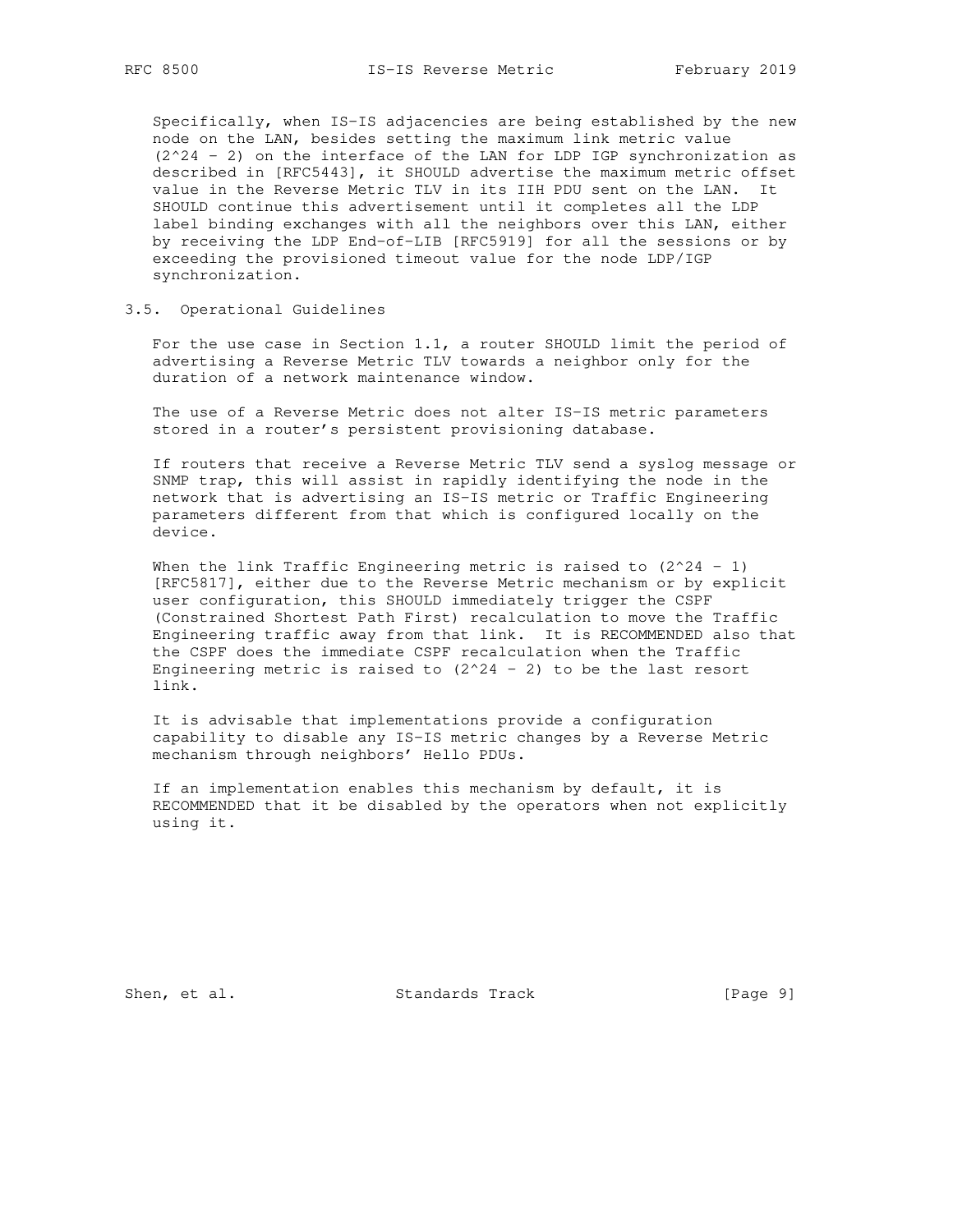4. Security Considerations

 Security concerns for IS-IS are addressed in [ISO10589], [RFC5304], [RFC5310], and with various deployment and operational security considerations in [RFC7645]. The enhancement in this document makes it possible for one IS-IS router to manipulate the IS-IS Default Metric and, optionally, Traffic Engineering parameters of adjacent IS-IS neighbors on point-to-point or LAN interfaces. Although IS-IS routers within a single Autonomous System nearly always are under the control of a single administrative authority, it is highly recommended that operators configure authentication of IS-IS PDUs to mitigate use of the Reverse Metric TLV as a potential attack vector.

5. IANA Considerations

 IANA has allocated IS-IS TLV Codepoint 16 for the Reverse Metric TLV. This new TLV has the following attributes: IIH =  $y$ , LSP =  $n$ , SNP =  $n$ , Purge = n.

 This document also introduces a new registry for sub-TLVs of the Reverse Metric TLV. The registration policy is Expert Review as defined in [RFC8126]. This registry is part of the "IS-IS TLV Codepoints" registry. The name of the registry is "Sub-TLVs for TLV 16 (Reverse Metric TLV)". The defined values are:

- 0: Reserved
- 1-17: Unassigned<br>18: Traffic Eng
- 18: Traffic Engineering Metric as specified in this document (Section 2) 19-255: Unassigned
- 6. References
- 6.1. Normative References
	- [ISO10589] ISO, "Information technology -- Telecommunications and information exchange between systems -- Intermediate System to Intermediate System intra-domain routeing information exchange protocol for use in conjunction with the protocol for providing the connectionless-mode network service (ISO 8473)", ISO/IEC 10589:2002, Second Edition, November 2002.
	- [RFC1195] Callon, R., "Use of OSI IS-IS for routing in TCP/IP and dual environments", RFC 1195, DOI 10.17487/RFC1195, December 1990, <https://www.rfc-editor.org/info/rfc1195>.

Shen, et al. Standards Track [Page 10]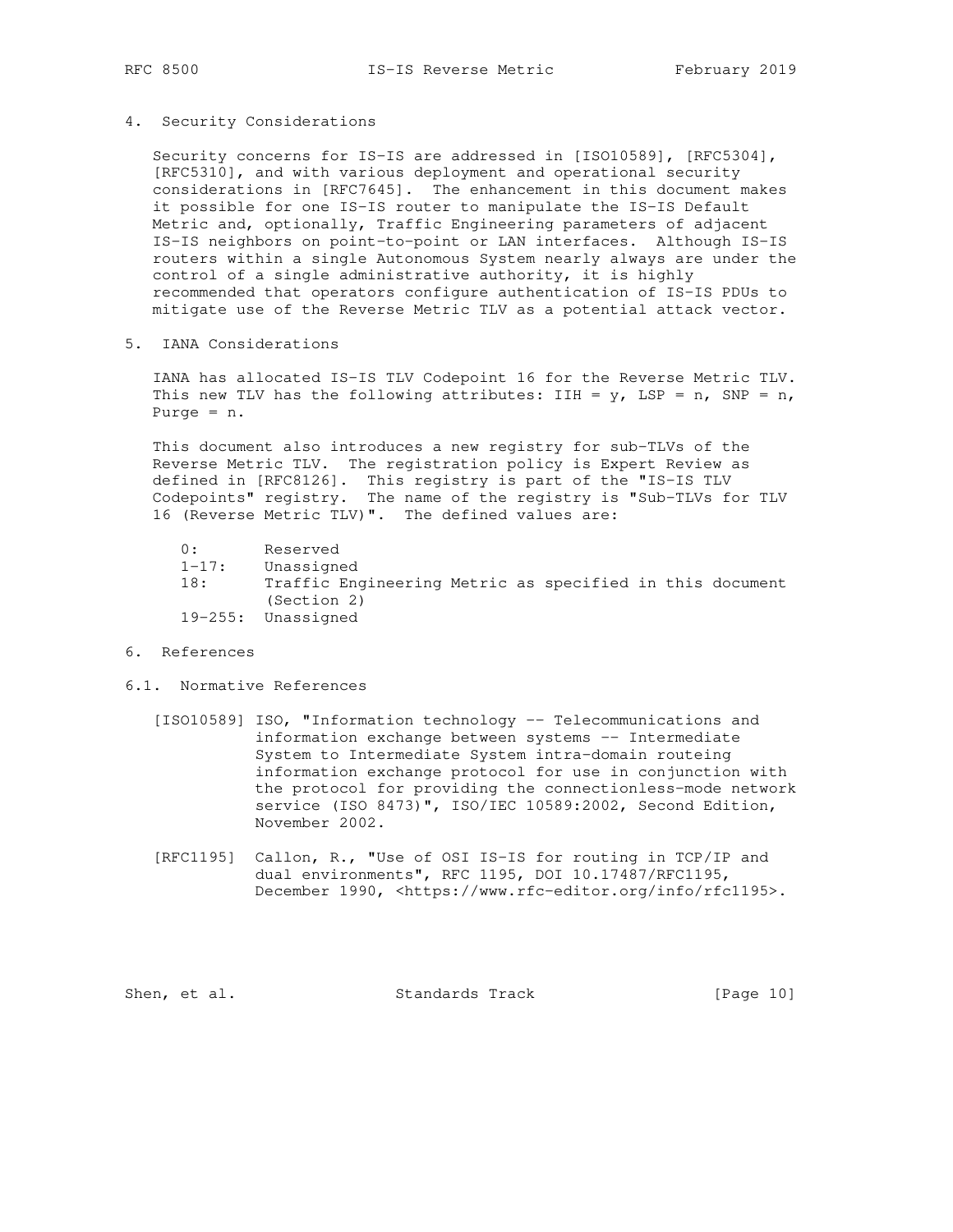- [RFC2119] Bradner, S., "Key words for use in RFCs to Indicate Requirement Levels", BCP 14, RFC 2119, DOI 10.17487/RFC2119, March 1997, <https://www.rfc-editor.org/info/rfc2119>.
- [RFC5120] Przygienda, T., Shen, N., and N. Sheth, "M-ISIS: Multi Topology (MT) Routing in Intermediate System to Intermediate Systems (IS-ISs)", RFC 5120, DOI 10.17487/RFC5120, February 2008, <https://www.rfc-editor.org/info/rfc5120>.
- [RFC5305] Li, T. and H. Smit, "IS-IS Extensions for Traffic Engineering", RFC 5305, DOI 10.17487/RFC5305, October 2008, <https://www.rfc-editor.org/info/rfc5305>.
- [RFC5443] Jork, M., Atlas, A., and L. Fang, "LDP IGP Synchronization", RFC 5443, DOI 10.17487/RFC5443, March 2009, <https://www.rfc-editor.org/info/rfc5443>.
- [RFC8126] Cotton, M., Leiba, B., and T. Narten, "Guidelines for Writing an IANA Considerations Section in RFCs", BCP 26, RFC 8126, DOI 10.17487/RFC8126, June 2017, <https://www.rfc-editor.org/info/rfc8126>.
- [RFC8174] Leiba, B., "Ambiguity of Uppercase vs Lowercase in RFC 2119 Key Words", BCP 14, RFC 8174, DOI 10.17487/RFC8174, May 2017, <https://www.rfc-editor.org/info/rfc8174>.
- 6.2. Informative References
	- [IS-IS-SL-EXT]

 Shen, N., Ginsberg, L., and S. Thyamagundalu, "IS-IS Routing for Spine-Leaf Topology", Work in Progress, draft-ietf-lsr-isis-spine-leaf-ext-00, December 2018.

- [RFC5304] Li, T. and R. Atkinson, "IS-IS Cryptographic Authentication", RFC 5304, DOI 10.17487/RFC5304, October 2008, <https://www.rfc-editor.org/info/rfc5304>.
- [RFC5310] Bhatia, M., Manral, V., Li, T., Atkinson, R., White, R., and M. Fanto, "IS-IS Generic Cryptographic Authentication", RFC 5310, DOI 10.17487/RFC5310, February 2009, <https://www.rfc-editor.org/info/rfc5310>.
- [RFC5817] Ali, Z., Vasseur, JP., Zamfir, A., and J. Newton, "Graceful Shutdown in MPLS and Generalized MPLS Traffic Engineering Networks", RFC 5817, DOI 10.17487/RFC5817, April 2010, <https://www.rfc-editor.org/info/rfc5817>.

|  | Shen, et al. | Standards Track | [Page 11] |  |
|--|--------------|-----------------|-----------|--|
|--|--------------|-----------------|-----------|--|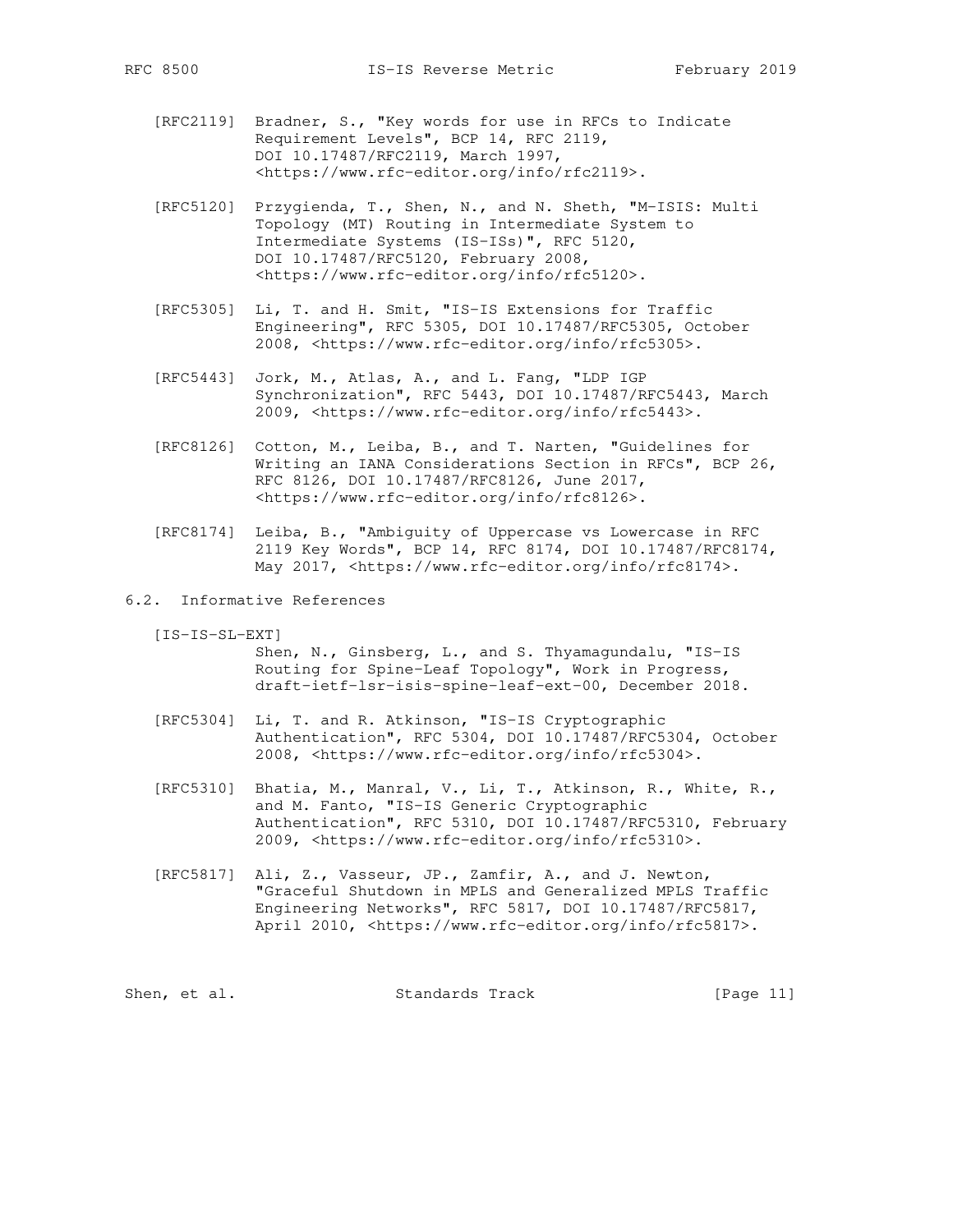- [RFC5919] Asati, R., Mohapatra, P., Chen, E., and B. Thomas, "Signaling LDP Label Advertisement Completion", RFC 5919, DOI 10.17487/RFC5919, August 2010, <https://www.rfc-editor.org/info/rfc5919>.
- [RFC6138] Kini, S., Ed. and W. Lu, Ed., "LDP IGP Synchronization for Broadcast Networks", RFC 6138, DOI 10.17487/RFC6138, February 2011, <https://www.rfc-editor.org/info/rfc6138>.
- [RFC7645] Chunduri, U., Tian, A., and W. Lu, "The Keying and Authentication for Routing Protocol (KARP) IS-IS Security Analysis", RFC 7645, DOI 10.17487/RFC7645, September 2015, <https://www.rfc-editor.org/info/rfc7645>.

Shen, et al. Standards Track [Page 12]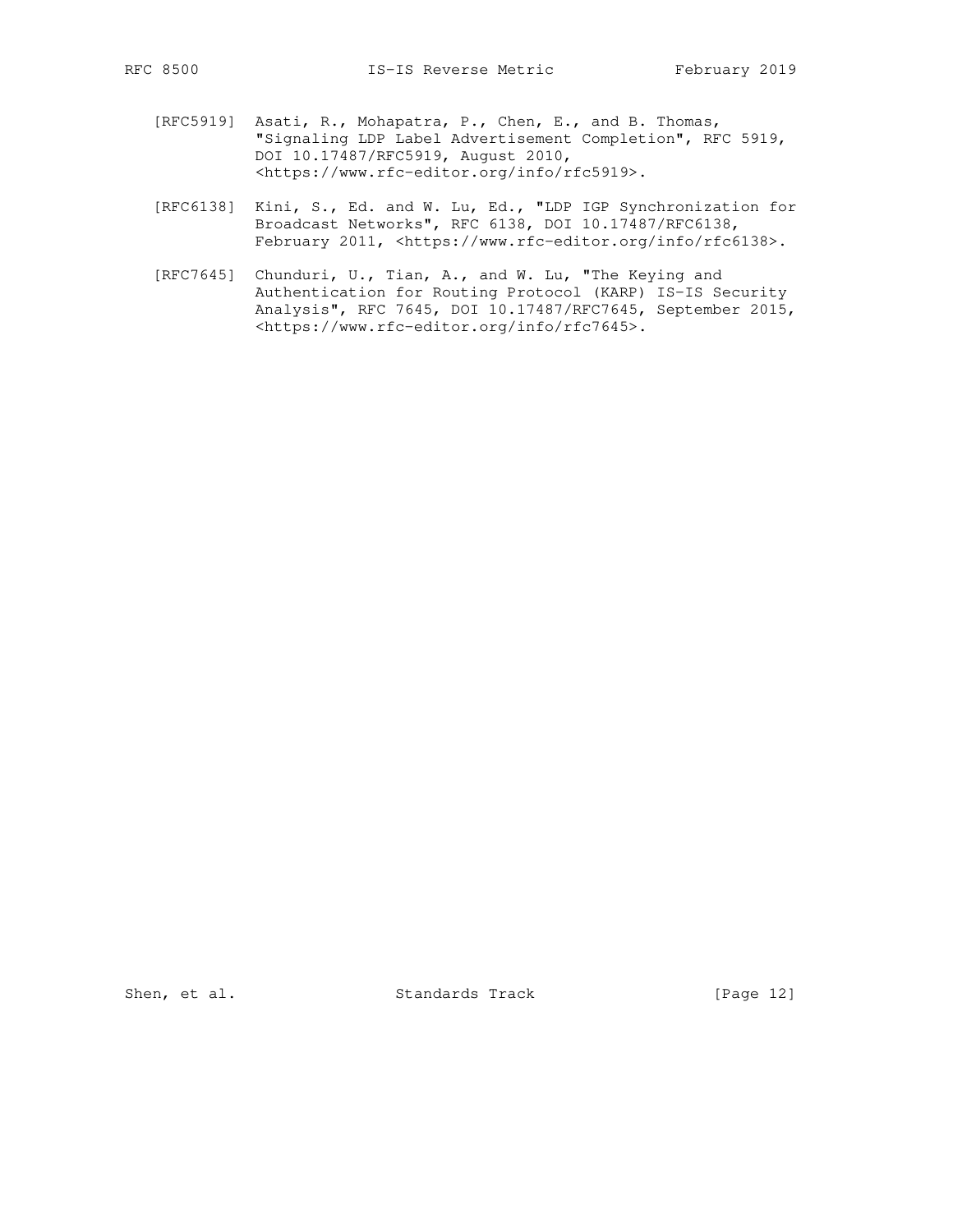Appendix A. Node Isolation Challenges

 On rare occasions, it is necessary for an operator to perform disruptive network maintenance on an entire IS-IS router node, i.e., major software upgrades, power/cooling augments, etc. In these cases, an operator will set the IS-IS Overload Bit (OL bit) within the Link State Protocol Data Units (LSPs) of the IS-IS router about to undergo maintenance. The IS-IS router immediately floods its updated LSPs to all IS-IS routers in the IS-IS domain. Upon receipt of the updated LSPs, all IS-IS routers recalculate their Shortest Path First (SPF) tree excluding IS-IS routers whose LSPs have the OL bit set. This effectively removes the IS-IS router about to undergo maintenance from the topology, thus preventing it from receiving any transit traffic during the maintenance period.

 After the maintenance activity has completed, the operator resets the IS-IS Overload Bit within the LSPs of the original IS-IS router causing it to flood updated IS-IS LSPs throughout the IS-IS domain. All IS-IS routers recalculate their SPF tree and now include the original IS-IS router in their topology calculations, allowing it to be used for transit traffic again.

 Isolating an entire IS-IS router from the topology can be especially disruptive due to the displacement of a large volume of traffic through an entire IS-IS router to other suboptimal paths (e.g., those with significantly larger delay). Thus, in the majority of network maintenance scenarios, where only a single link or LAN needs to be augmented to increase its physical capacity, or is experiencing an intermittent failure, it is much more common and desirable to gracefully remove just the targeted link or LAN from service temporarily, so that the least amount of user-data traffic is affected during the link-specific network maintenance.

Appendix B. Link Isolation Challenges

 Before network maintenance events are performed on individual physical links or LANs, operators substantially increase the IS-IS metric simultaneously on both devices attached to the same link or LAN. In doing so, the devices generate new Link State Protocol Data Units (LSPs) that are flooded throughout the network and cause all routers to gradually shift traffic onto alternate paths with very little or no disruption to in-flight communications by applications or end users. When performed successfully, this allows the operator to confidently perform disruptive augmentation, fault diagnosis, or repairs on a link without disturbing ongoing communications in the network.

Shen, et al. Standards Track [Page 13]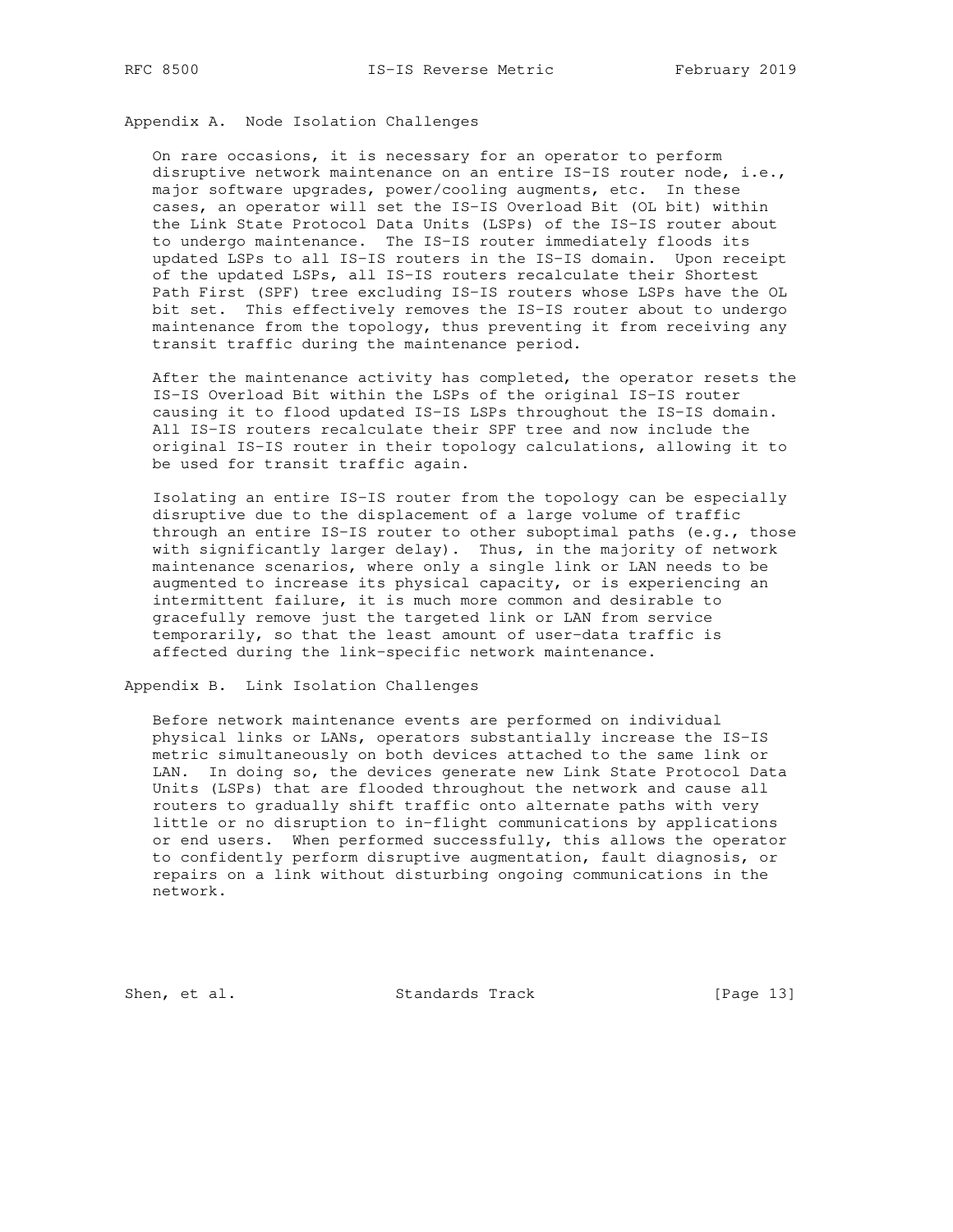There are a number of challenges with the above solution. First, it is quite common to have routers with several hundred interfaces and individual interfaces that move anywhere from several hundred gigabits/second to terabits/second of traffic. Thus, it is imperative that operators accurately identify the same point-to-point link on two separate devices in order to increase (and afterward decrease) the IS-IS metric appropriately. Second, the aforementioned solution is very time-consuming and even more error-prone to perform when it's necessary to temporarily remove a multi-access LAN from the network topology. Specifically, the operator needs to configure ALL devices that have interfaces attached to the multi-access LAN with an appropriately high IS-IS metric (and then decrease the IS-IS metric to its original value afterward). Finally, with respect to multi access LANs, there is currently no method to bidirectionally isolate only a single node's interface on the LAN when performing more fine grained diagnoses and repairs to the multi-access LAN.

 In theory, use of a Network Management System (NMS) could improve the accuracy of identifying the appropriate subset of routers attached to either a point-to-point link or a multi-access LAN. It could also signal to those devices, using a network management protocol, to adjust the IS-IS metrics on the pertinent set of interfaces. The reality is that NMSs are, to a very large extent, not used within Service Provider's networks for a variety of reasons. In particular, NMSs do not interoperate very well across different vendors or even separate platform families within the same vendor.

Shen, et al. Standards Track [Page 14]